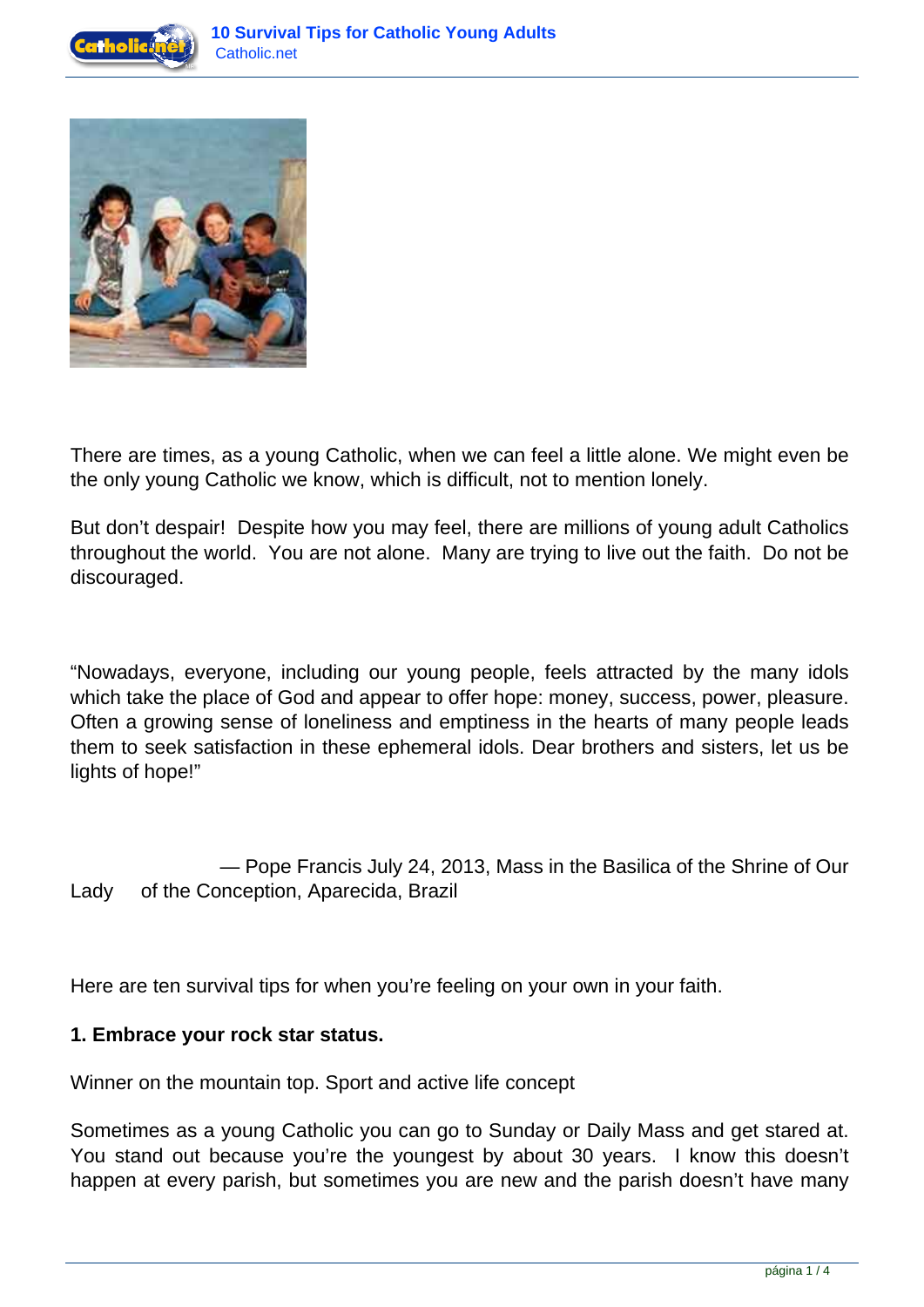

families. It can feel like everyone wants to know your business and where you're from and WHY you're here and 'have you thought about becoming a priest/nun yet?!'

You feel like you're carrying the weight of an entire generation on your shoulders. Or someone is trying to matchmake you because and they have a niece/nephew /grandchild who "it would be great if you two could just meet". The pressure can be enormous.

However, consider these two things. Firstly, you don't have to answer to everyone or tell them your private business. Just keep friendly and polite. Secondly know that you are You are a symbol of HOPE. Which is pretty cool. You are so counter-cultural that you are a sign of hope that the Church is not dying out. That is why older people get so excited when they see you coming to Mass and you're the only under 40 year old there. Don't be afraid. Embrace it!

## **2. Accept new friendships, no matter the age difference.**

Maybe you'd love to make some Catholic friends your own age, but that's not possible right now. However, don't underestimate how kind, caring and compassionate older generations of Catholics will be to you. Maybe you've just started at a new parish, are living alone for the first time, beginning a new job in a new location. There will be someone who will take you under their wing. Maybe their son or daughter just went off to college and they end up looking out for you each week and inviting you out for coffee and before you know it you have an awesome and unusual friendship developing that is a gift to both of you.

## **3. Frequent the Sacraments.**

If being a young Catholic sometimes feels like wandering through the wilderness, then the Sacraments are your survival kit. They are where you really get to meet Christ face to face. So receive the Eucharist as often as you can, celebrate the Sacrament of Reconciliation at least once a month and know that this is where your strength lies!

## **4. Don't dump your friends!**

Maybe you've recently converted or maybe you've just come back to your faith after a long time away. Or possibly you've gotten more serious in your faith. You might be in the situation where your friends now don't understand you and you are the only one of your group who believes in God. Don't alienate your friends. Definitely, there might be some friendships that you now need to reassess and move on from if they are not a good influence on you. But you still need your non Catholic friends. All good friendships help you become who you truly are and if they are good friends they will respect you and support you even if they don't understand you. You don't have to convert them or only speak about God to them. Just be yourself, strive to grow in holiness and I promise you,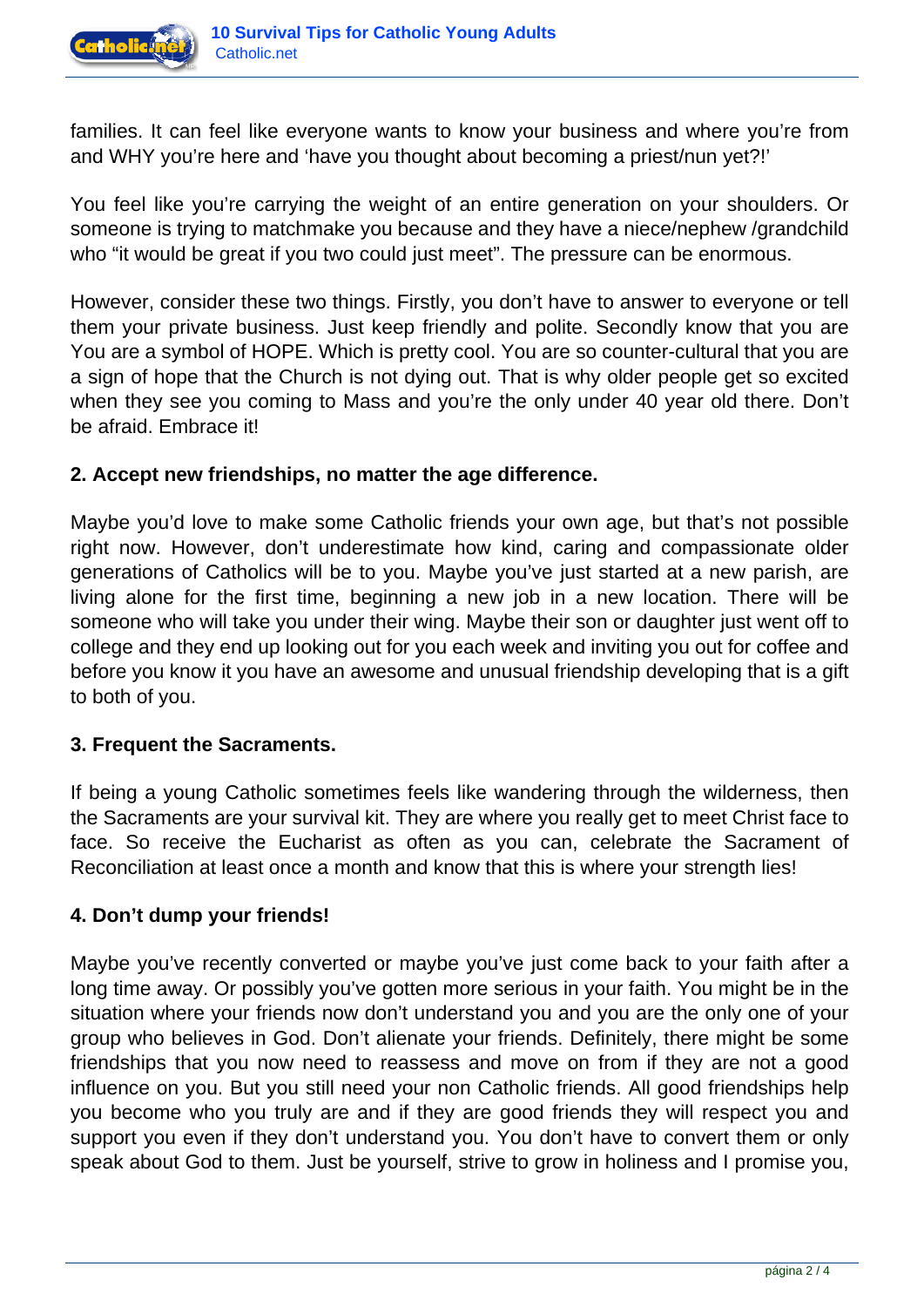

you will inspire them in ways you don't even know.

# **5. All the blogs! All the websites!**

The great thing about being Catholic is our faith is truly universal (that's the meaning of the word 'Catholic'). This universality extends to Catholic websites online. There are so many great Catholic websites, videos, Facebook groups that can support you in your faith and help you realize that you are not alone. (We're one of them!) No matter your style, interests or understanding of your faith, with enough digging you are sure to find something online that can support you in your faith.

If you have Catholic friends who are long distance, remember that you can pray and connect with them via Skype, Whatsapp and other similar apps. That way you won't feel so lonely in your faith and can keep praying for each other despite the distance.

## **6. If it doesn't exist, start your own.**

I avoided Catholic youth groups like the plague when I was in my early teens because I didn't want to be a loser and I didn't want to be seen at them. I didn't believe they could offer me anything. However in my late teens and early twenties I was desperate for the support of a young adult's group. And you know what?! They didn't exist in any of the parishes I attended! So I started my own, which was scary. I didn't know if anyone would come, but they did. So don't be afraid to give it a try. Speak to your priest or parish rep. Whether it's a prayer group you want, a pizza-after-Mass-thing or a more outdoorsy hiking group, just start it, try it and see. Even if you only get a few people, that might be all you need.

# **7. Seek out Catholic conferences, retreats and festivals, pilgrimages and the ultimate: World Youth Day!**

Again, at first, I didn't want to go to these events, wasting my precious free weekends and wages on getting there and buying tickets. But I had no idea what I was missing out on or how much they could help me! There is something for everyone so just keep searching online, on your diocesan website or check your parish newsletter. Whether you want an intellectual Catholic theology conference, a vocations festival, a young adult's retreat or charismatic camping, they all exist within the Catholic Church. I have found them totally worth the time and effort and have made friends for life at them, gained so much from them and really enjoyed myself. Remember, many events will have discounted fees, sponsored places or are donation only, so if money is an issue, don't be put off!

# **8. Use this time to build a solid prayer life.**